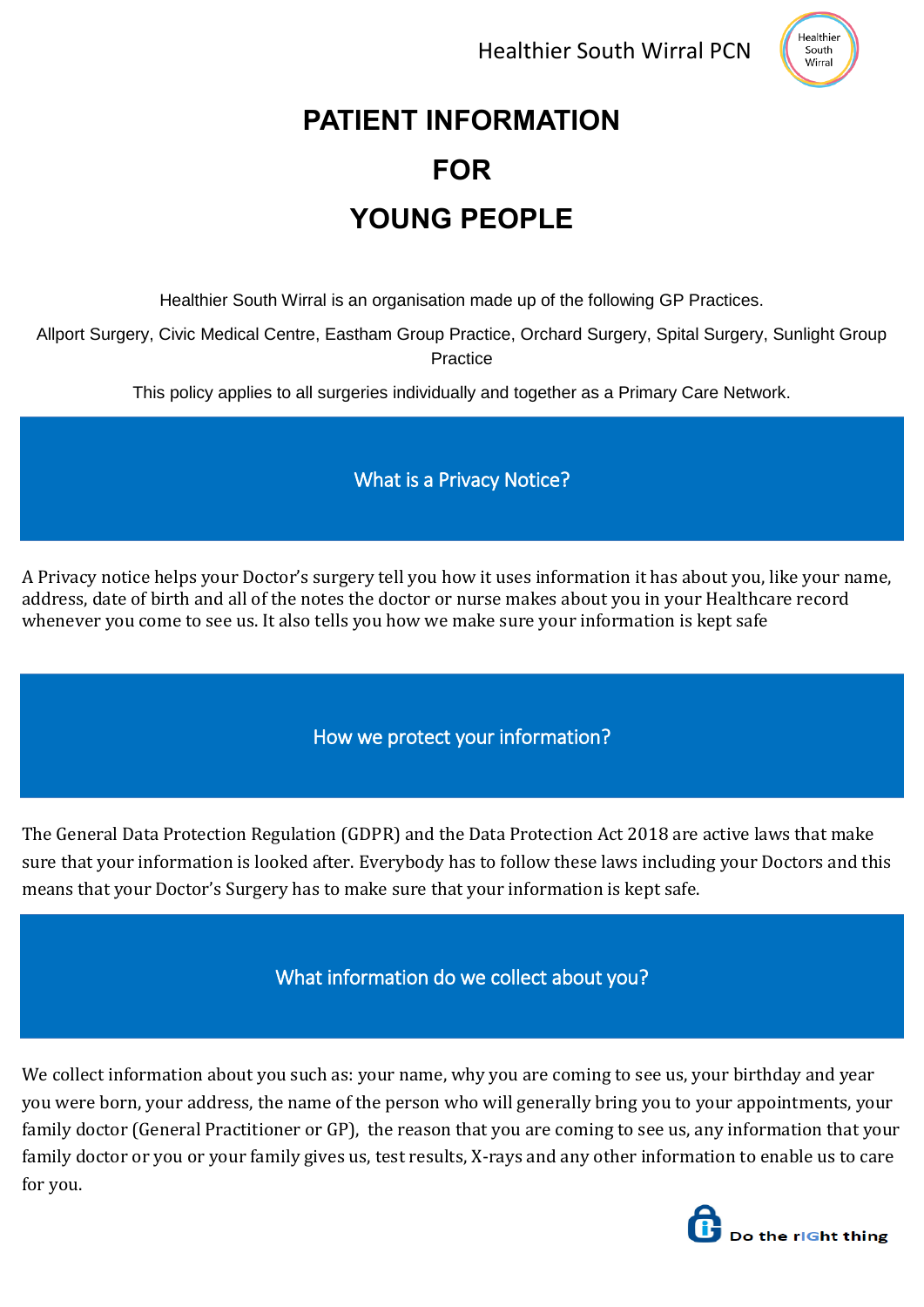

Why we collect it?

Our main purpose at Healthier South Wirral is to deliver quality healthcare to adults and children. We collect the information we need to care for you in the best way. We ask for your address so that we know where we can contact you, we ask for your date of birth as your age may be important to your care and each time you come to see us we will write down things that you tell us, things that we tell you and any medicines or treatment we give you so that way we can look back at what we have done for you to make sure we are treating you in the best way.

#### What do we do with it?

We keep the information we collect electronically and on paper. All of this information together is called your Health Record and anyone involved in caring for you at the Practice can see what has been collected. This way we can all make the right decisions about your care with all of the information you have given us.

### Who we share it with?

We may share the information we record about you with others involved in your care. We routinely share information with school nurses, but not directly with school unless it is important for them to know. If you have a social worker, we will share it with them too. That way they are kept up to date on what we are doing for you. Your parents/guardians should get a copy of any letters we send to your doctor about your care.

If you tell us something that makes us worried about your safety or the safety of someone else you know, we might have to share this with other people outside of the practice - even if you don't want us to. This is part of our job to keep you and others safe.

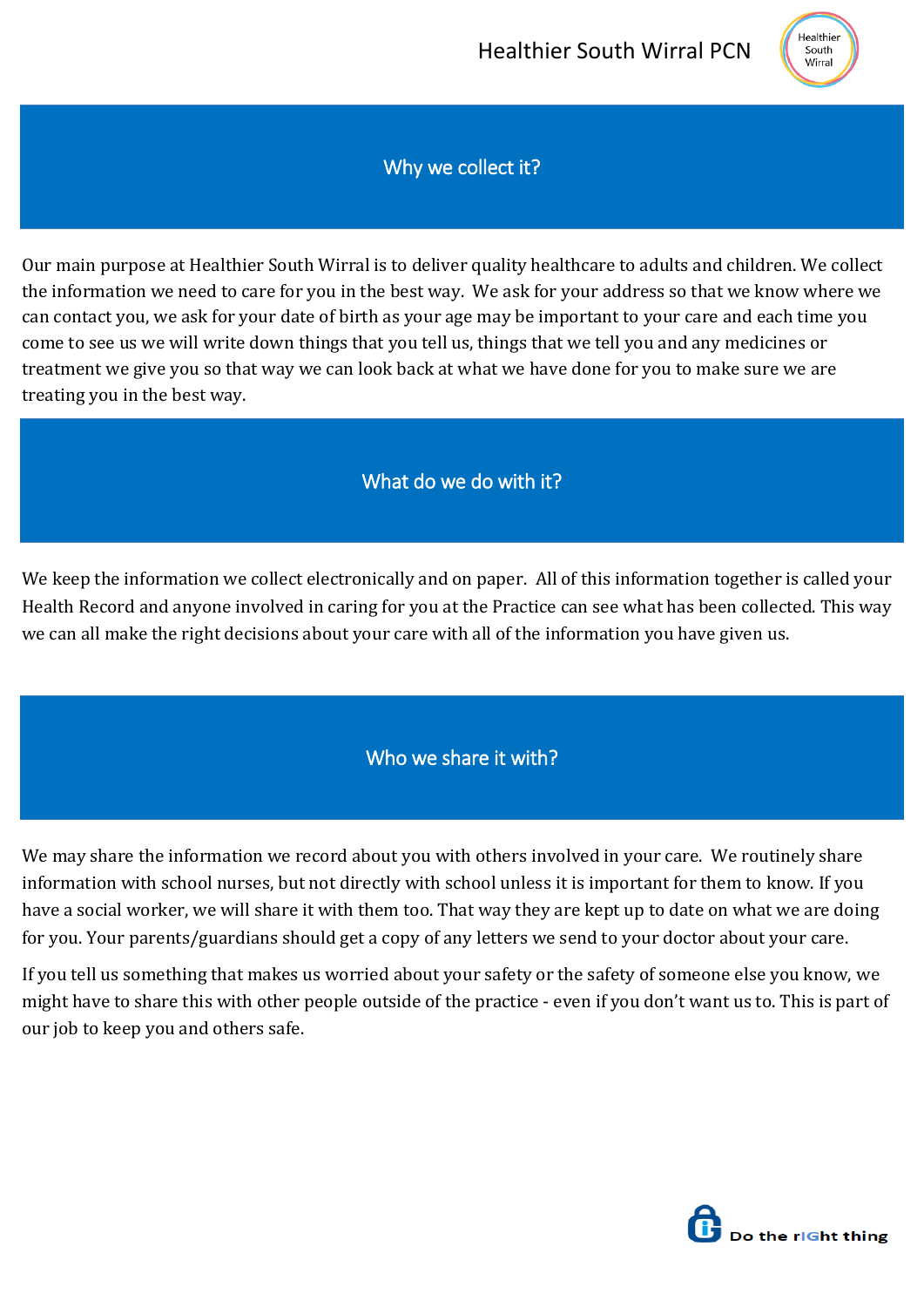

#### How do we keep your information safe?

Everyone working in our practice understands that they need to keep your information safe; this is called keeping your information confidential or protecting your privacy. They have training every year to remind them of this, we tell them that they are only allowed to look at your information if they are involved in your care or to help us run our practice and they understand that they must keep any information safe especially the information that identifies you. This might be your name or address and anything you come to see us about. We are not allowed to give any of this type of information to anyone who shouldn't see it. This includes talking to them about it.

#### Checking we are doing our best

All GP Practices are checked by organisations to make sure they are treating and caring for patients and families in the best way they can. The people who inspect us may ask to see a small number of Health Records. They check that notes are written clearly and are kept safe to ensure that we are recording and storing your information safely.

#### How long do we keep your information for?

We will keep a copy of your information in our Practice for as long as you are registered with our Practice and if you leave the Practice, we will ensure that a copy of any information we hold about you is passed on to your new GP. Your record status will be marked as "inactive" in our clinical system but it will not be deleted.

Am I able to see the information you collect about me?

Yes! You or your family will need to ask your doctor or nurse first though as there may be things that we would need to explain to you such as abbreviations or medical words.

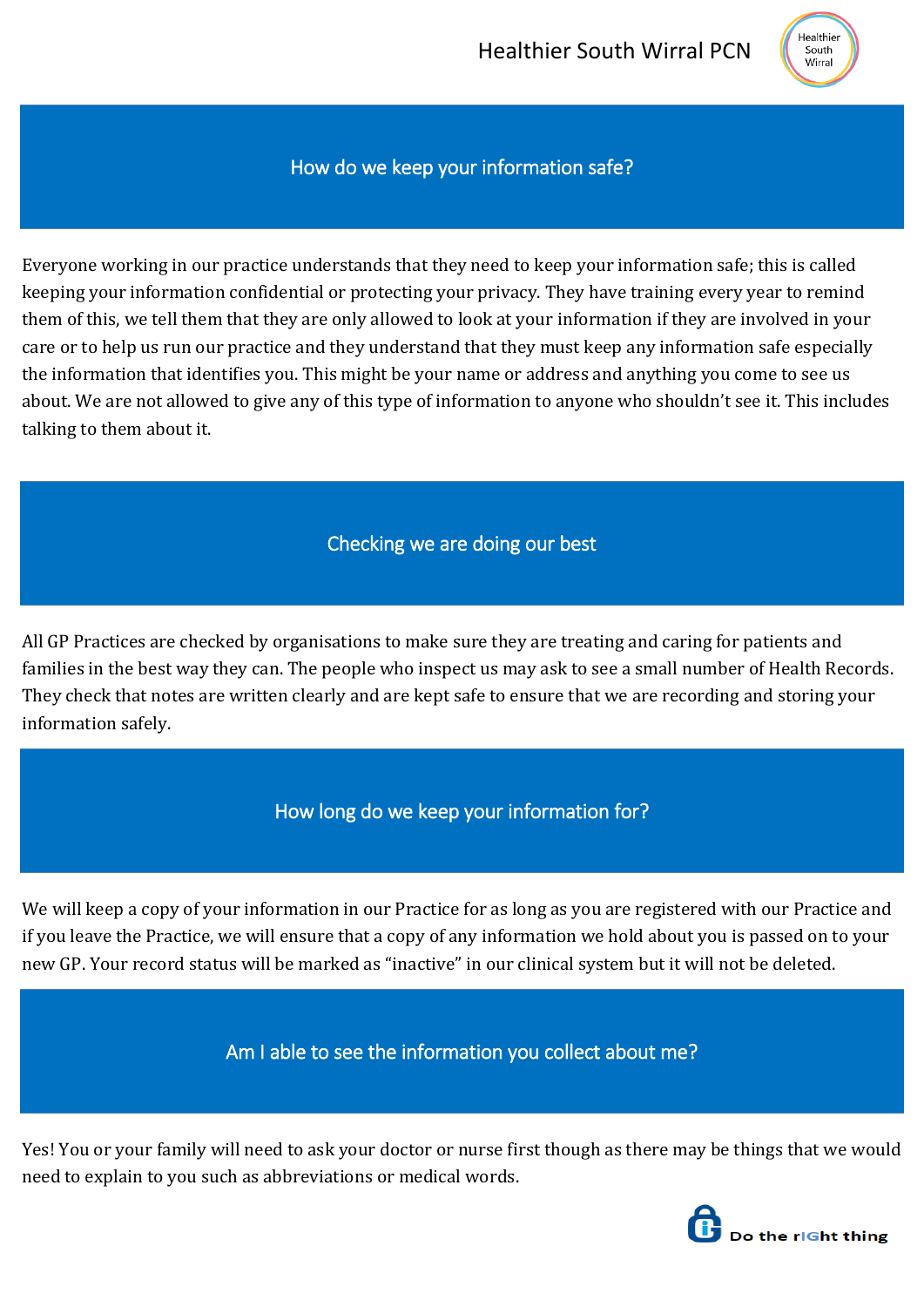

#### Can I have a copy of my records?

Yes! You or your parent/guardian will need to contact us to tell us what they want to see - it may just be part of your record, your x-ray or a report. We will check they are who they say they are to make sure we are not sharing your information with anyone who shouldn't see it.

#### If I think some of my information is wrong can I do anything about it?

Yes! You or your parent or guardian needs to contact your Practice directly, to let the Practice know what it is that you think is wrong.

If I'm unhappy with the way you've used some of my information can I do anything?

Yes! Let us know by emailing us at healthier.southwirral@nhs.net. If you're still not happy, you can contact the Information Commissioners office [www.ico.org.uk.](http://www.ico.org.uk/)

We hope this leaflet tells you what you need to know about the information we collect about you. If you want to know anything else, please email us at healthier.southwirral@nhs.net

This information can be made available in other languages and formats if requested.

This information is available on our website:

| https://healthiersouthwirralpcn.co.uk/ | https://www.civicmc.nhs.uk/         | https://spitalsurgery.nhs.uk/ |
|----------------------------------------|-------------------------------------|-------------------------------|
| https://sunlightgrouppractice.nhs.uk/  | https://easthamgrouppractice.co.uk/ |                               |
| https://allportsurgery.nhs.uk/         | https://theorchardsurgery.nhs.uk/   |                               |